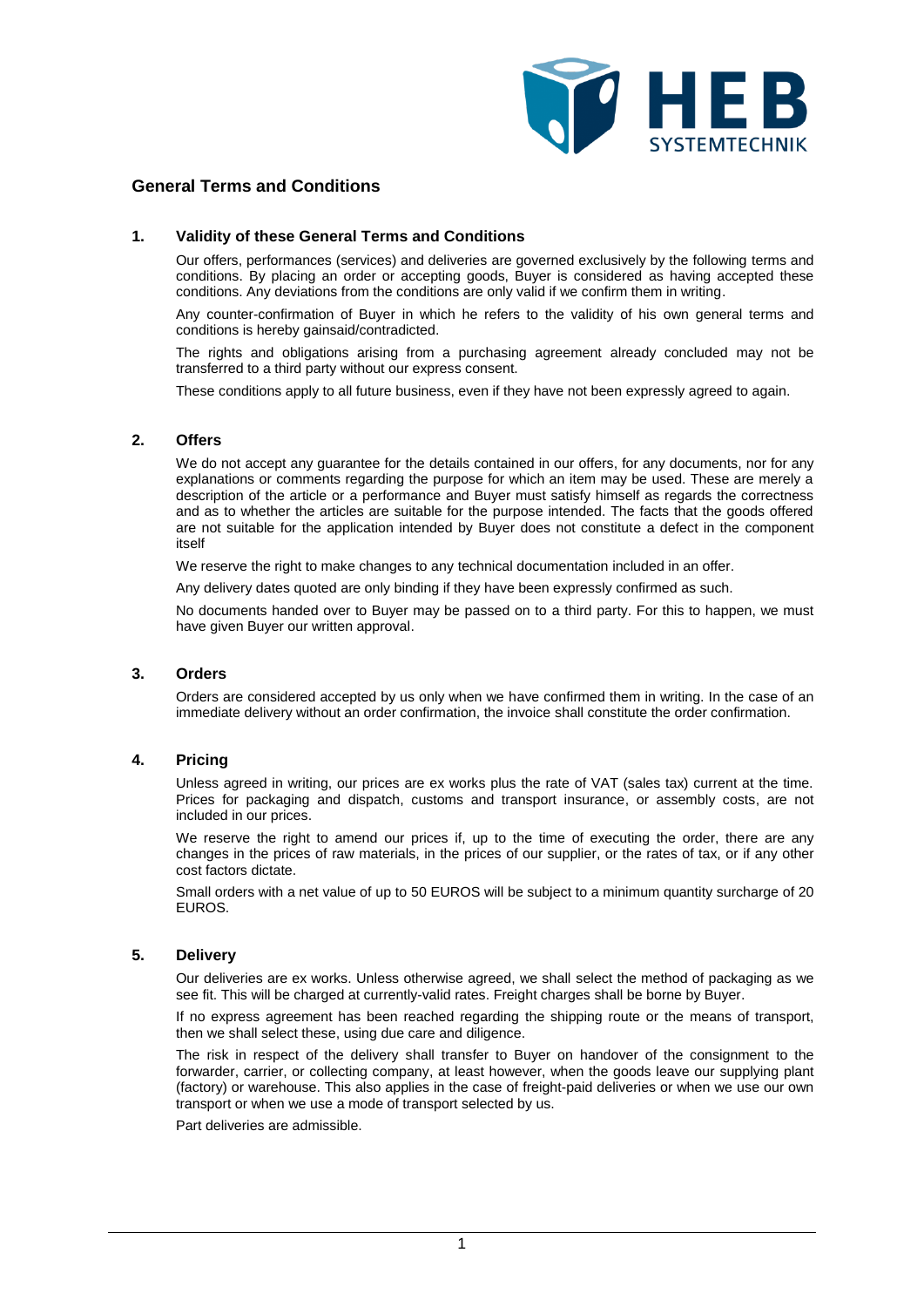

### **6. Delivery Dates**

Any delivery dates quoted by us are only binding if we have expressly confirmed them in writing as such.

The delivery date is considered to have been kept when, up to its expiry, the supplied item has left the factory or we have notified you that the item is ready for dispatch.

The delivery date shall extend accordingly in the event of labour disputes, in particular strikes and lockouts, and in the case of unforeseeable events over which we have no control. This also particularly applies to force majeure (Acts of God).

Any compensation claims for late delivery shall be excluded unless we can be shown to have acted deliberately or with gross negligence.

We shall no longer be obliged to deliver if the financial situation of Buyer deteriorates significantly, in particular if he stops paying (i.e. defaults) or if he becomes insolvent.

#### **7. Payment**

Unless otherwise agreed in writing, the following payment terms shall apply:

Payments are net within 10 days of the invoice date.

If the financial circumstances of Buyer deteriorate to a substantial degree, or if we learn that our claims against him were considerably at risk even when the contract was concluded, then we shall be entitled to demand immediate payment, thereby revoking any agreed payment deadlines.

Buyer shall only be entitled to set off any claims he has against us, or exercise right of retention on account of the claims, if his counterclaim is undisputed or has been established in law.

## **8. Retention of Title**

We deliver our goods subject to retention of title pursuant to § 449 German Civil Code (*BGB*) and in line with the following conditions:

Our deliveries shall remain our property until all our demands against Buyer in respect of them have been met. Buyer shall be entitled to dispose of the purchased goods in the normal course of his business.

The retention of title shall also extend to the products resulting from processing, mixing or combining our items, to their full value, whereby we shall be considered as manufacturer. If, when our products are processed, mixed, or combined with those of a third party and this third party also has rights in respect of retention of title, then we shall acquire joint-ownership in relationship to the invoiced value of these processed goods.

By way of security, Buyer assigns to us, as of now, any demands against third parties, in total or to the extent of any part ownership, arising from the further sale of our products. He empowers us to collect them for our account, until such time as he revokes this or until he stops payment.

Buyer shall inform us in writing immediately of any seizure by a third party on any goods or demands belonging to us.

Exercising our retention of title does not mean that we withdraw from the contract. If retention of title still holds, then all demands of the reseller from the resale shall be considered as assigned to us. If the value of the securities exceeds our demands by more than 20%, then, at the request of Buyer, we shall release securities of our choice.